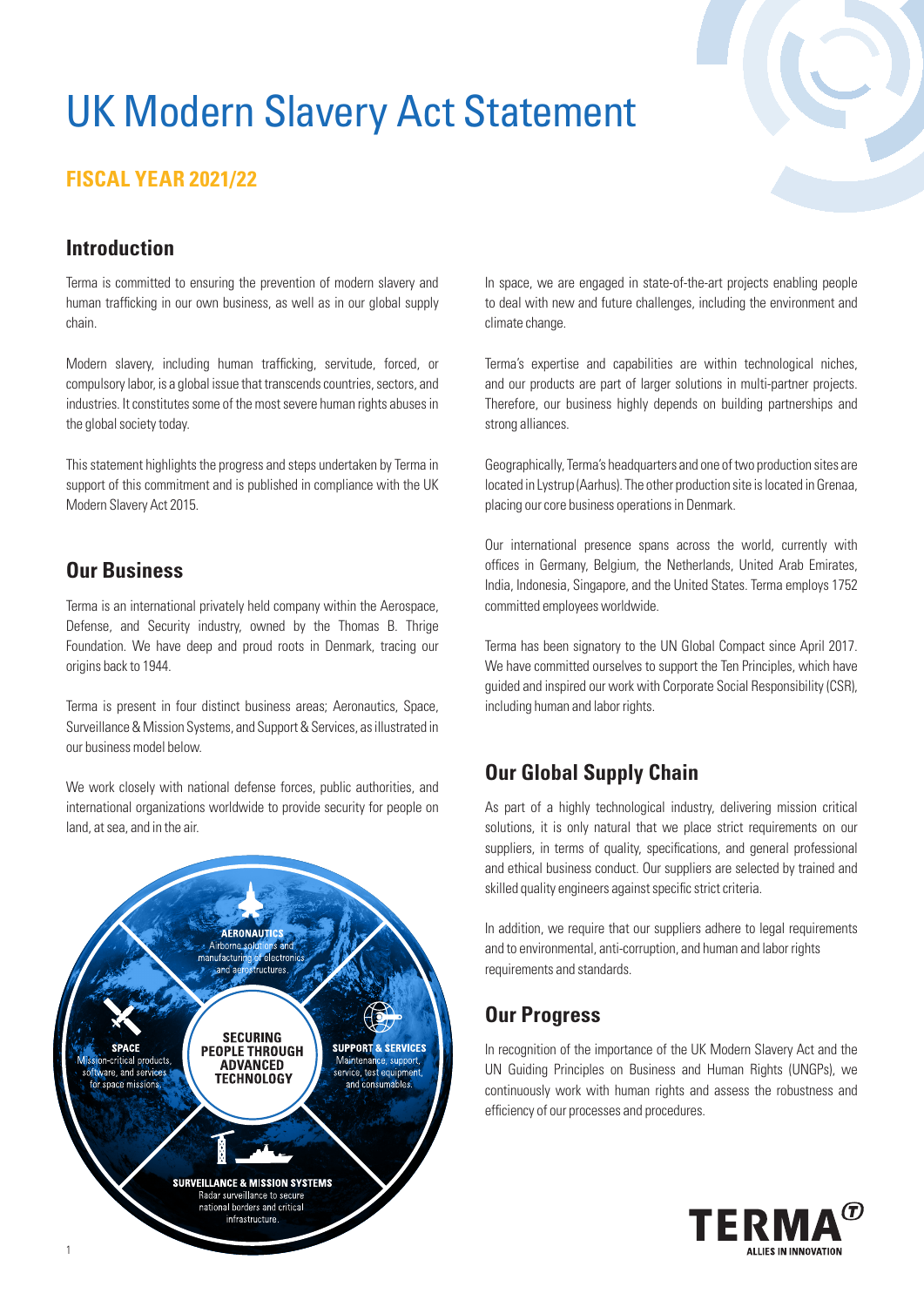# UK Modern Slavery Act Statement

## **Allies in Responsibility**

Terma's CSR strategy Allies in Responsibility 2020-2023 contains 6 focus areas: Anti-Corruption, Diversity, Employee, Health & Mental Wellbeing, Employee Safety, Human Rights, and Responsible Supply Chain Management.

Allies in Responsibility is a means to support the collective discourse and become a trusted partner within the sustainable development agenda. Therefore, all six focus areas are carefully aligned with specific UN Sustainable Development Goals (SDGs). This will cement Terma's position as a valued and trusted employer, business partner, and customer.



We support the UN Sustainable Development Goals

### **Human Rights**

As a company operating in the Aerospace, Defense, and Security sectors, human rights are an essential focus area for us.

#### **Due Diligence**

Terma conducts due diligence on our third parties both for our upstream and downstream value chain. Human rights are a key component of this. We set human rights requirements for our third parties via our Business Relationship Code of Conduct which is aligned with the UN Guiding Principles for Business and Human Rights and the OECD Guidelines. Our suppliers are asked to complete a CSR self-assessment where they are asked whether they have a human rights policy, a due diligence process, and grievance and remediation mechanisms in alignment with the UNGPs. You can read more about this under the section [Responsible](#page-2-0)  [Supply Chain Management](#page-2-0). Moreover, our customers and end-users are screened for adverse human rights issues.

#### **Human Rights Impact Assessment**

Last year, Terma published its first human rights impact assessment covering our 3 Danish locations, including our headquarters in Lystrup.

Our Danish locations constitute 82% of our employees. The process included identifying risks or potential impacts on all 48 human rights, assessing actions, processes, and systems to prevent or mitigate potential impacts and indicators to measure effectiveness.

As it was the first year, our human rights impact assessment only focused on potential impacts. As a part of our human rights due diligence process, we revisit our impact assessment annually to assess and address any actual human rights impacts during the year. Therefore, in the beginning of 2022, we revisited the impact assessment for our Danish locations, involving various departments across the organization. Moreover, we also consulted the feedback from our employees, as they were encouraged to read the assessment and provide suggestions for improvements in preventing or mitigating impacts. Both assessments can be read [here.](https://www.terma.com/who-we-are/our-responsibility/)

#### **Awareness and Training**

We decided to publish our first impact assessment in June 2021 in connection with the 10-year anniversary of the UNGPs. A global portal message dedicated to all our employees was made where we celebrated the event, created awareness about the UNGP, and introduced Terma's human rights impact assessment. Employees were encouraged to engage and provide feedback on the assessment.

Moreover, on 10 December 2021, to mark the International Human Rights Day, we published another global portal message to our employees to commemorate the day and once again create awareness about the human rights impact assessment.

We believe that it is important to continuously create awareness as it ensures embeddedness. Messages need to be repeated in various contexts and different formats. Therefore, besides the awareness campaigns, employees are informed about human rights and the UNGPs via the mandatory Employee Code of Conduct training which they need to take every second year. The training describes 48 human rights and the UNGPs.

Training of relevant departments within the UNGPs is also key for supporting our due diligence process. Our Sourcing and Procurement Department has been trained and is thereby better equipped to answer suppliers' questions.

#### **Next Steps**

Next financial year 2022/23, we will conduct a human rights impact assessment for one of our locations abroad. The assessment will be made in close collaboration between the CSR & Compliance Department and the relevant stakeholders at the chosen location as it is important that the assessment is embedded in the location and reflects the local context. This will also ensure that the stakeholders have the knowledge and capacity to update the assessments going forward.